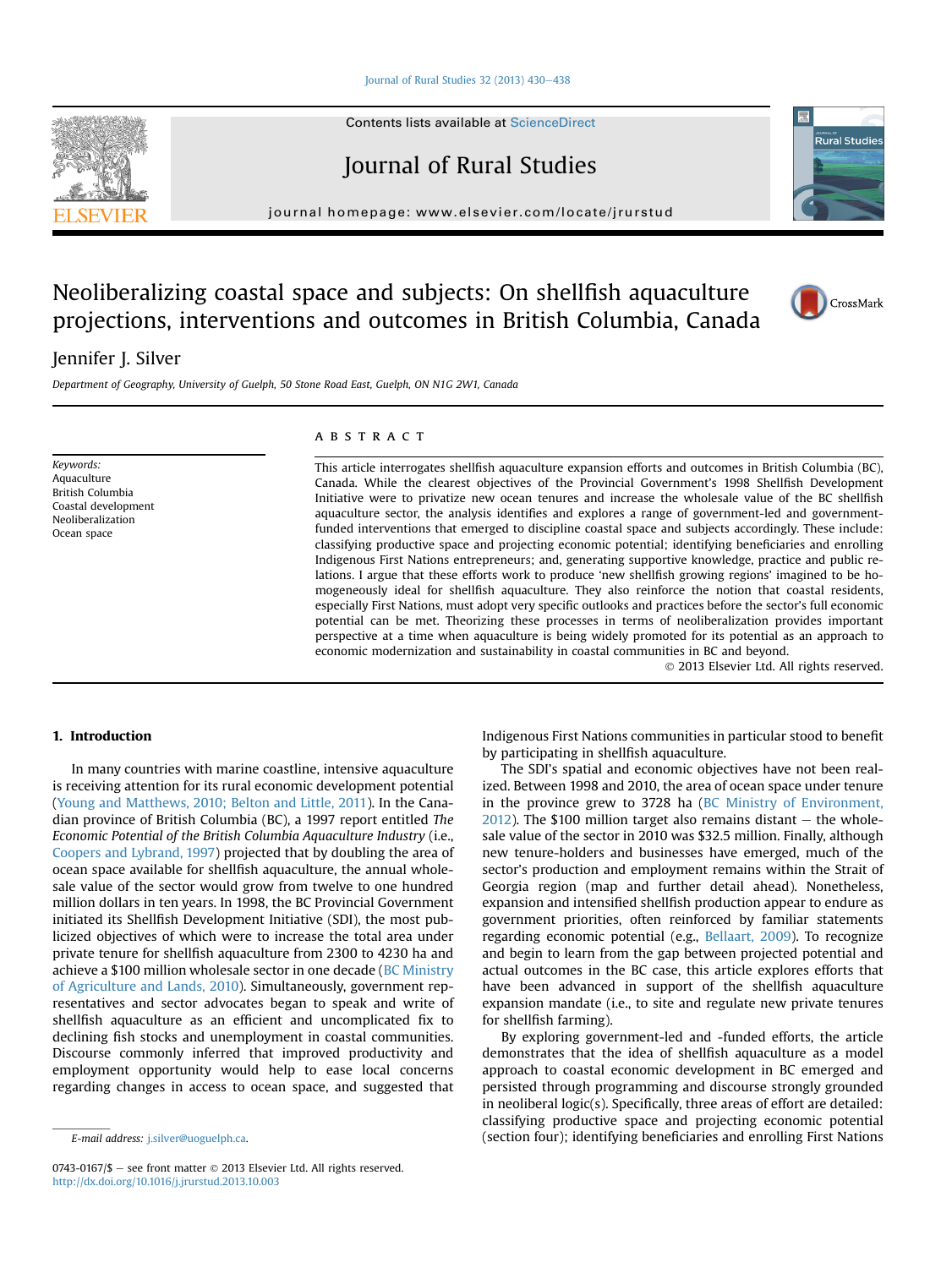entrepreneurs (section five); and, generating supportive knowledge, practice and public relations (section six). I suggest that together these work to discipline coastal spaces and subjects so that new growing regions understood to be ecologically and socioculturally amenable with shellfish aquaculture might emerge. This analysis broadens our understanding of neoliberalization and its contradictions in ocean space, as well as raises some of the realities and challenges of adopting industrial aquaculture as a rural economic development strategy. Most broadly, its findings support the proposition that "[l]ike any form of development, aquaculture creates winners and losers" ([Young and Matthews, 2010](#page-8-0), 196) and remind that the policy decision to pursue this economic activity must be informed by a meaningful understanding of social and ecological unevenness.

The analysis is informed by literature that theorizes naturesociety relations under neoliberal capitalism (for contextual overview see: [Zimmerer, 2010](#page-8-0)). Within this scholarship, privatization receives attention as a foundational process through which nar-rowed economic relations are structurally (re)produced [\(Heynen](#page-8-0) [et al. 2007; Mans](#page-8-0)field, 2008). Because it allows scholars to document how rights change, and whose interests are most reflected in the process, tracing how enclosure and privatization regulate and change access to space has been analytically prominent (ibid). However, as Mansfi[eld \(2007\)](#page-8-0) reminded, states not only regulate and enforce property rights, they are often very active in broader efforts to re-imagine spaces and subjects in ways that encourage "both owners and non-owners to [want to] become market subjects" (396). From this perspective, the production of new spatial imaginaries and the normalization of specific 'productive' practices warrant attention as disciplinary processes through which neoliberal capitalism advances [\(Valdivia, 2005; Li, 2007; Bakker, 2010](#page-8-0)).

#### 2. Neoliberalizing ocean space and subjects

Privatization occurs when access and use rights are limited to select individual(s) or firm(s); enclosure is the political-regulatory progression through which these conditions are enabled and maintained (Mansfi[eld, 2008](#page-8-0)). Both are social processes, and they have received attention as such from researchers who interrogate the logics and politics of resource development under neoliberal capitalism [\(Heynen et al. 2007; Mans](#page-8-0)field, 2008). While regulating and legitimizing property is central to all forms of capitalism, neoliberal logic understands privatization as central to both individual well-being and societal improvement ([Harvey, 1999\)](#page-8-0). Summarized another way, a neoliberal perspective advocates enclosure and privatization as fundamental to remaking "ecosystems, livelihoods, and identities" (Mansfi[eld, 2007,](#page-8-0) 393) into more efficient assemblages for the production, accumulation and 'trickle down' of wealth.

Because neoliberalism is "significantly constituted by changing social relations with biophysical nature" [\(McCarthy and Prudham,](#page-8-0) [2004,](#page-8-0) 275), tracing the processes through which neoliberalization proceeds is of great interest to nature-society scholars. The structural 'accumulation by dispossession' pattern discussed by [Harvey](#page-8-0) [\(2003\)](#page-8-0) is substantial in its presence and material effect; privatizing for a few invariably alters socio-economic relations and opportunities for many more. Yet, as Mansfi[eld \(2007,](#page-8-0) 397) observed:

[p]rivatization does not simply mark an institutional shift, but instead entails a more fundamental restructuring of politicaleconomic and nature-society relations, including people's senses of themselves as subjects.

Thus, neoliberalization must also be understood in terms of how discourse, social programs, and even public planning and development interventions, articulate culture and/or identity, and in turn, influence individual and collective behaviour [\(Dean, 2007\)](#page-8-0). For example, engaging Michel Foucault's concept of gov-ernmentality [\(2010](#page-8-0)), Tania [Li \(2007\)](#page-8-0) has shown how development programming in Indonesia has long employed 'community' as an idealized scale for property intervention and as a discursive construct, both in ways that ultimately discipline "the actions of subjects who retain the capacity to act otherwise" (17).

Because they contain innumerable mobile and unallocated resources and are directly accessed for food and income by millions worldwide ([FAO, 2012](#page-8-0)), the relationship between oceans and neoliberal capitalism is an important, yet sometimes overlooked, topic of research [\(Steinberg, 2008\)](#page-8-0). State, private and nongovernmental interests have demonstrated growing interest in enclosing and/or privatizing ocean space for (eco)tourism, aquaculture, energy production and biological resource extraction ([Conway et al. 2010; Erwin et al. 2010; Campbell and Meletis, 2011\)](#page-8-0). Because they would regulate reduced access to ocean space and marine resources and (theoretically) persist in response to 'market forces', claims circulate that these activities present promising sustainable development opportunities for coastal communities ([Duarte et al. 2009; Erwin et al. 2010\)](#page-8-0). In the case of aquaculture, assertions that demand for specific seafood commodities will soon outstrip the current capacity of capture fisheries and aquaculture circulate with growing frequency in media (e.g., [The Economist,](#page-8-0) [2003; Time Magazine, 2011\)](#page-8-0) and some academic sources (e.g., [Diana, 2009](#page-8-0)). Here, aquaculture expansion is framed in terms of its potential to feed and employ people in coastal rural communities while reducing pressure on wild-growing fish stocks.

Becky Mansfield's body of work provides important perspective amidst sweeping claims about the potential of private ocean property. Tracing the scientific, economic, and political lineages of US North Pacific fisheries management policy, Mansfi[eld \(2001,](#page-8-0) [2004a, b\)](#page-8-0) has highlighted how political-economic objectives guided fisheries regulation and allocation when the US extended its United Nations sanctioned Exclusive Economic Zone to two hundred miles in the late 1970s. Rather than sustainably manage fisheries, she found that these regimes were explicitly constituted to "Americanize" [\(2004b](#page-8-0), 567) fisheries and to maximize economic returns through a reduced fishing fleet. Management (enclosure), quota (property), and export were understood as prerequisites to achieving a given fishery's maximum sustained yield. When stocks declined and/or when anticipated socioeconomic benefits did not transpire, bureaucratic meddling, open access, 'weak' rights, and fisher inefficiency and greed became go-to explanations (Mansfi[eld, 2004a, b; 2006](#page-8-0)).

Mansfield and others suggest at least two key contradictions between neoliberal logic and the initiation and regulation of private marine property regimes. First, and significant in the context of privatizing ocean space for aquaculture tenures, even if benefits accrue for some, existing property relations must be modified ([Young, 2001; Olson, 2010\)](#page-8-0). Second, it becomes more likely that marine resources and services once enjoyed or exchanged locally will be commodified (Mansfi[eld, 2003](#page-8-0)). Both of these outcomes indicate Harvey'[s \(2003\)](#page-8-0) 'accumulation by dispossession' pattern, and remind of the narrowed options for resource use and benefit that privatization implies, particularly for local resource users. From this perspective, Mansfield'[s \(2008,](#page-8-0) 24) assertion of marine property as "a social decision about how to allocate resources" resonates clearly, and the value in researching processes through which new ocean spaces and subjectivities emerge clarifies further.

Building on Mansfield'[s \(2003\)](#page-8-0) essay on the social construct of 'quality' in surimi (fish paste) production, [Bush and Duijf \(2011\)](#page-8-0) explored how sustainability distinctions made by large food retailers in the United Kingdom work to regulate pangasius (catfish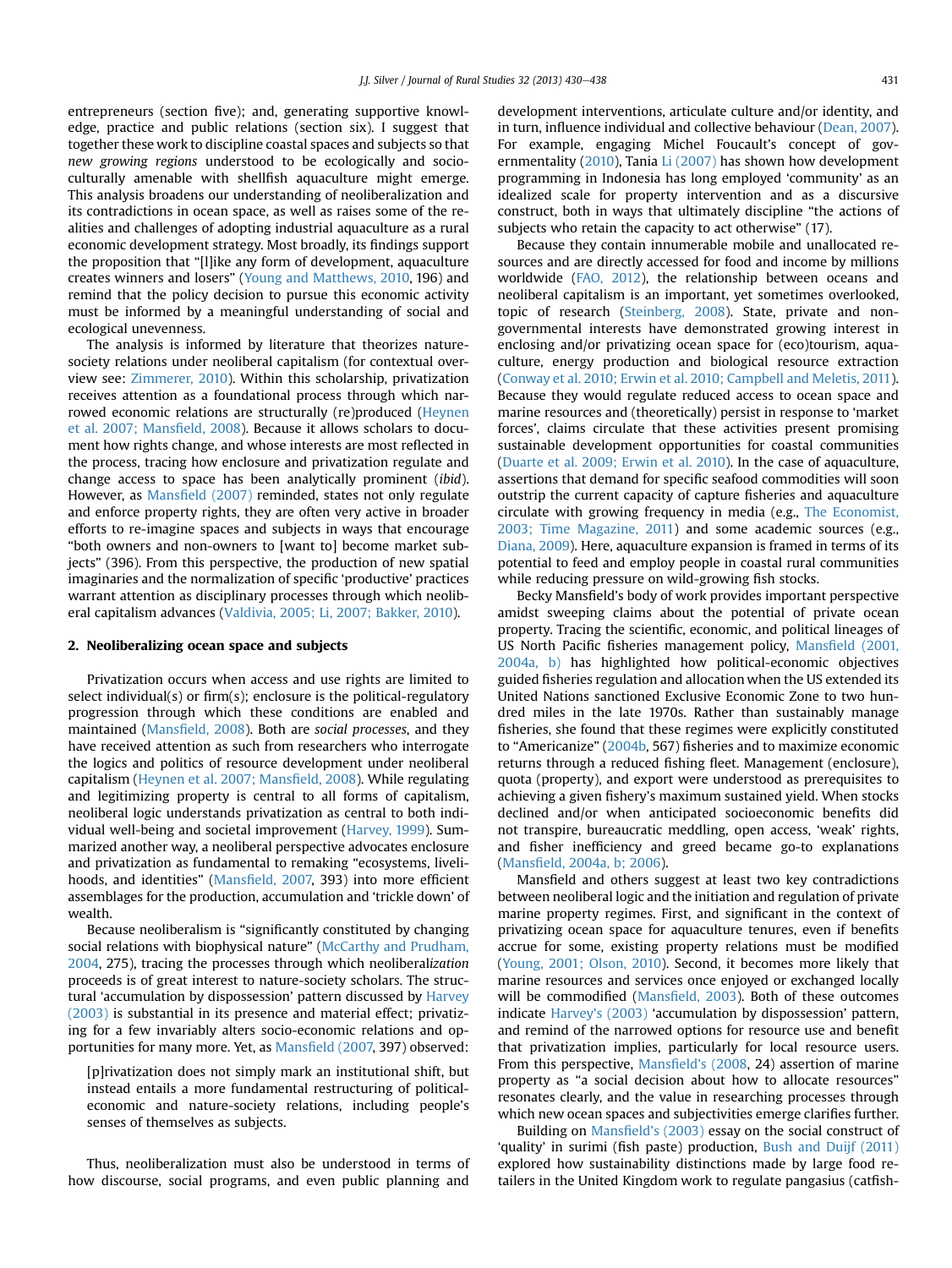like species) aquaculture practices in Vietnam through the threat of reduced market access. They demonstrated the influence that high volume food retailers exert within value chains and find that, for these actors, the "operationalisation of sustainability as a food quality shows much promise to regulate fisheries and aquaculture" (194, italics mine). In another case, [Olson \(2010\)](#page-8-0) observed the changing subjectivities of fishermen who participate in new scallop seeding practices in New England. Although fishermen were initially distrustful of enclosure and new market orientations, many eventually took zoning and the spatial representation of their 'local knowledge' as an opportunity to assert territorial rights and promote themselves in the marketplace as ocean stewards [\(Olson,](#page-8-0) [2010](#page-8-0)). These examples remind that, alongside the privatization of ocean space and marine resources, neoliberalization proceeds through a narrowing of the practices, relations and subjectivities understood to be appropriate, productive, or sustainable. While not supporting an analytical turn away from enclosure and privatization, this does suggest productive potential in engaging processes that emerge to support privatization or specific objectives for oceans development and conservation.

Next, I return to BC and the shellfish aquaculture sector to finish contextualizing the background and approach to this research case. I trace the emergence of the SDI's expansionary mandate and further scope the article's motivation and methods relative to perspectives regarding aquaculture expansion and the relationship between First Nations' territorial rights and economic development in BC. Then, core findings will be built through sections four to six. I close the article with a discussion of what the case illustrates about the BC case, the neoliberalization of ocean space and subjects, and finally, about aquaculture as a coastal economic development strategy more broadly.

### 3. Research context

Shown in Fig. 1, the sheltered Strait of Georgia is considered to be the heart of the BC shellfish aquaculture sector [\(Carswell et al.](#page-8-0) [2006](#page-8-0)). It is in this region that a handful of coastal residents began collecting juvenile oysters for cultivation during the mid-1900s, where shellfish tenures were first placed and regulated by the Provincial Government, and currently, where well over half of the sector's annual harvest originates [\(BCSGA, 2011,](#page-8-0) 2).<sup>1</sup> Employment distribution follows production trends: 215 out of the 320 personyears employment directly attributable to the sector in 2003 were located on southern Vancouver Island [\(Ministry of Agriculture and](#page-8-0) Lands,  $2009$ ).<sup>2</sup>

Today, Pacific oysters (Crassostrea gigas) and Manila clams (Venerupis philippinarum) are the most voluminously produced species by the sector (Clayton et al.  $1990$ ).<sup>3</sup> Farmers first began to grow Pacific oysters, a species evolved to live in the intertidal, in high densities on anchored long-lines and floating rafts within nearshore or deep-water tenures in the 1970s. The British Columbia Shellfish Growers' Association (BCSGA) suggests that this was



Figure 1. Regional view of Vancouver Island, central coast and Haida Gwaii.

beneficial because more oysters could be grown and because "beaches with suitable substrate material where oysters have been grown are now being converted to clam culture" [\(BCSGA, 2007](#page-8-0); online). Here, human labour and/or machinery are used to "modify, construct or groom" intertidal space to better suit the preference of Manila clams for pebbles and gravel ([Coopers and Lybrand, 1997](#page-8-0); exhibit 7).

As more farmers employed intensive farming practices to culture oysters and clams, the sector demonstrated productivity increases in the early 1990s: between 1993 and 1995 clam and shucked oyster harvests grew by 45 and 28 per cent respectively ([Coopers and Lybrand, 1997\)](#page-8-0). However, because higher production volumes generally enable lower sale prices, concerns circulated that sector growth would be restricted by "small scale of production" and the "ability of the industry to supply [price competitive] export markets" [\(Coopers and Lybrand, 1997,](#page-8-0) 8). [Howlett and](#page-8-0) [Rayner \(2004\)](#page-8-0) confirm that harvest volumes in the Strait of Georgia region were constrained by a burgeoning residential population, less-than-ideal water quality, public resistance to an expanded sector, and unresolved First Nations territorial claims. They also suggest that this set of conditions led the Provincial and Federal

 $^{-1}\,$  At least thirty-five percent of farmed oysters fifty percent of farmed clams come from Baynes Sound alone [\(Carswell et al. 2006,](#page-8-0) 409).

<sup>2</sup> A more recent estimate is unavailable. The relatively stationary wholesale value of the sector since 2003 suggests that employment numbers and distribution remain similar.

<sup>&</sup>lt;sup>3</sup> Both species are ecologically exotic, introduced from Japan in roughly 1910 and 1930 respectively [\(Ketchen et al. 1983](#page-8-0)). Since introduction, these shellfish have spread to different coastal regions, colonizing in places with agreeable biophysical conditions, and sometimes, outcompeting other native shellfish species [\(Gillespie,](#page-8-0) [2007](#page-8-0)). As they are sedentary, adult farmed shellfish do not 'escape'. However, when in the reproductive phase, males and females do release their gametes into the water for fertilization, and juveniles can settle and colonize off-farm.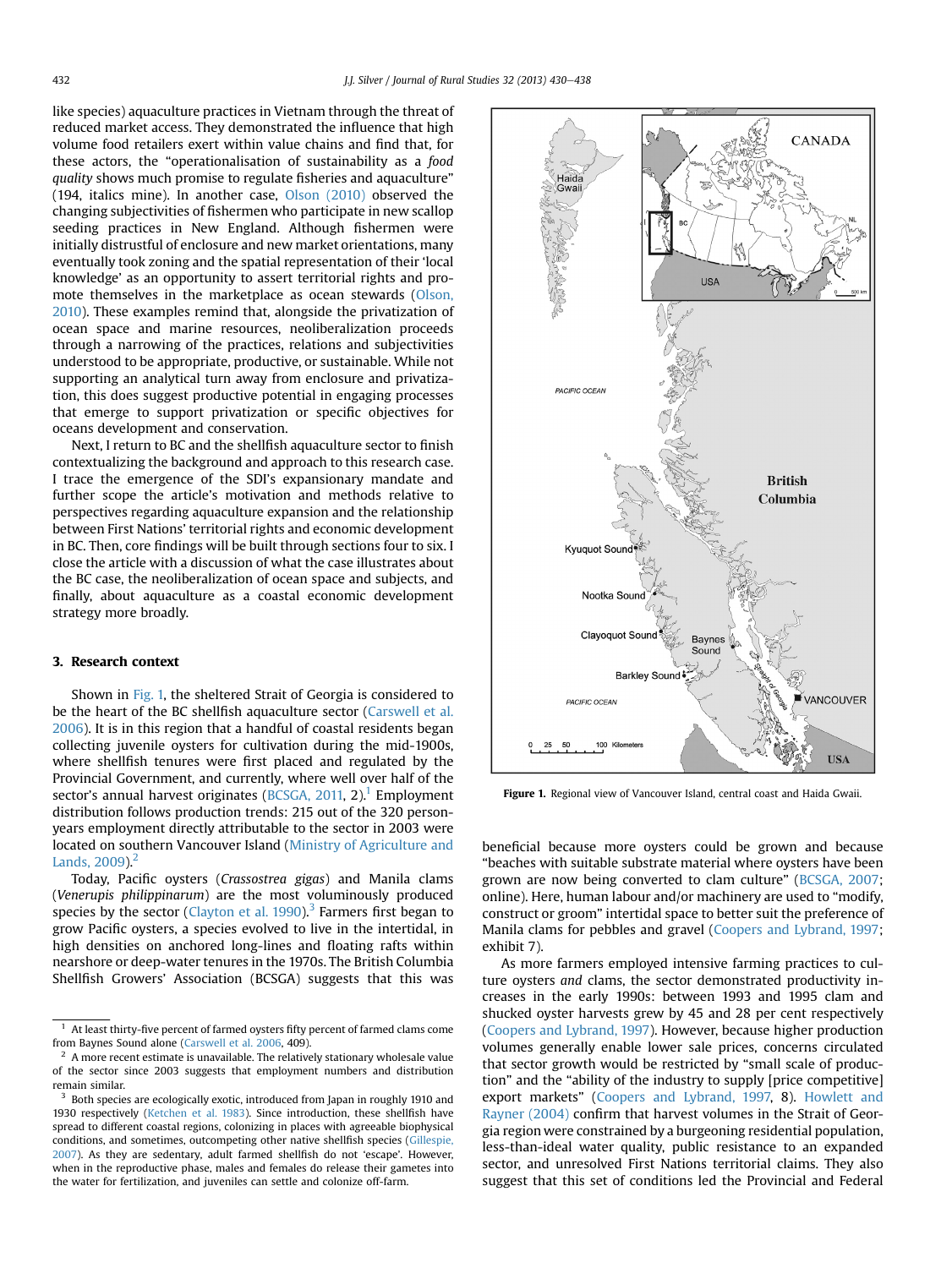Governments to fund the Coopers and Lybrand study, and ultimately, to seek to double the area under tenure for shellfish aquaculture and expand into regions outside of the Strait of Georgia (including: the West Coast of Vancouver Island (WCVI), the central and north coast mainland, and Haida Gwaii, e.g., see [Blythe et al.,](#page-8-0) [2000; Kingzett et al. 2002](#page-8-0)).

In addition to providing important background, this recent history of the BC shellfish sector illustrates some prominent reasons why, from a neoliberal perspective, aquaculture is often seen to embody an ideal rural and coastal economic development strategy: it focuses on the high-volume production of globally indemand export commodities; grants firms strengthened rights to ocean space in return for tenure fees; and, is often situated in rural coastal communities hit by decline in traditional resource sectors [\(Young and Matthews, 2010](#page-8-0)). However, localized social and environmental conditions mean that standard production practices and engaging in price competition are not activities that necessarily transfer neatly or similarly into new regions, and that the potential for negative localized impacts stand to stir local controversy. As [Young and Matthews \(2010,](#page-8-0) 47) note of the Canadian context specifically, while aquaculture may manifest in response to national and international economic patterns and demands, it is ultimately "subject to the particular local issues and tensions of rural coastal Canada." One significant tension in BC stems from the reality that the lands and waters that now constitute the Province were never formally ceded from Indigenous First Nations to colonial newcomers ([Harris, 2008; Young](#page-8-0) [and Matthews, 2010\)](#page-8-0).

Although often referred to as 'the land question', the general absence of treaties between settlers and First Nations in BC also produces legal and political-economic uncertainty regarding ocean space. [Harris \(2008\)](#page-8-0) argues that although BC's earliest settlers worked to maintain some Native access to ocean space and marine resources, First Nations' sovereign access quickly eroded once BC became a Canadian province in 1871. Catalysed by Federal interest in developing the west coast fisheries economy, and legitimized through discursive re-castings of ocean space as un-peopled and under-used, marine dispossession advanced through enclosure, privatization and the reallocation of marine resources ([Harris,](#page-8-0) [2008\)](#page-8-0). Today, fisheries decline, commercial license consolidation and a lack of legal clarity regarding rights to ocean space mean that uncertainty and the potential for conflict looms over many fisheries management decisions, marine tenure placements and aquaculture businesses operations [\(Schreiber, 2006; Young and Matthews,](#page-8-0) [2010\)](#page-8-0).

The contemporary BC treaty-making process, which brings government and individual First Nations together to negotiate comprehensive land agreements that specify self-governance, cash transfers and the allocations of resource licenses and tenures, is therefore an important structural and political backdrop to shellfish aquaculture expansion. Perspectives on the implications of treaty making, and of associated resource tenure allocations, for First Nations sovereignty and development are divided (see [Joyce and Satter](#page-8-0)field, 2010 re. shellfish). While some see them as prerequisite to the modernization of First Nations economies, others criticize that they relinquish the collective rights of First Nations to broader swaths of territory and impose neoliberal expectations and visions of citizenship and development (see [Woolford, 2005](#page-8-0) for extended discussion of this division). As will be discussed through the analysis to come, First Nations participation in shellfish aquaculture was prioritized shortly after the emergence of the SDI, and through treaty negotiations, many First Nations signed agreements that designated specific shellfish tenure sites under the BC Land Act for immediate or future development.

#### 3.1. Research motivation and methods

Promoting privatization and projecting economic potential have clearly been central in how shellfish aquaculture expansion has been pursued in BC. Yet, by 2010, expansionary outcomes (i.e., 1428 ha of new tenures, \$32.5 million wholesale value) remained short of the SDI's 1998 spatial and economic objectives by 26% and 76% respectively. In this context, harvest and employment figures seem to suggest that economic growth has come through intensified production on longstanding tenures as much as from new tenures placed on other regions. Emerging research also reminds that altered ocean property regimes and new farming practices have been differentially experienced by coastal rural communities, particularly by First Nations communities located adjacent to intertidal and nearshore spaces identified as viable for shellfish aquaculture ([Joyce and Canessa, 2009; Pinkerton and Silver, 2011\)](#page-8-0). Here we see that, like other economic development activities, the potential for economic growth through shellfish aquaculture expansion is susceptible to social and environmental unevenness: histories and conditions in certain places may be more amenable to shellfish culture than others, while those who value and use ocean space and shellfish resources (e.g., for subsistence harvesting or the common pool commercial clam fishery) may have different objectives and/or be opposed to the potential for displacement.

This study is thus motivated by an interest in recognizing and beginning to learn from the gap between projected and actual outcomes in BC shellfish aquaculture expansion. $4$  To do so, the research pieces together the logics and approaches of governmentled and/or sector-advocated efforts that support the economic and expansionary objectives of the SDI. Data was collected from 2006 to late 2012 and includes policy documents, press releases, reports, business plans and testimony to Federal and Provincial fact-finding committees. All of this data was publically available (i.e., from library records, government agencies, internet and news stories) and was identified through searching websites, news sources and reference lists of other relevant studies and consultant reports. Because these sources are readily available, with many meant specifically for consumption by potential sector entrants and/or the general public, they offer rich insight into how projections have been calculated and into how expansion has been presented and advocated. During analysis I paid particular attention to categorizing efforts according to the neoliberal logics that underlie them and the work that they appear positioned to do. Core findings follow in the next three sections.

# 4. Classifying productive space and projecting economic potential

In 1988, 1990, the BC Ministry of Agriculture, Food and Fisheries (MAFF) hosted workshops to discuss the merits of clam farming, particularly its potential to contribute to sector growth [\(Broadley](#page-8-0) [et al. 1988; Clayton et al. 1990](#page-8-0)). Formal presentations were made by individuals with experience in BC and Washington State. Attendees included shellfish farmers, coastal residents, bureaucrats and politicians from relevant Federal and Provincial agencies, and representatives from seafood processors and shellfish hatcheries. In a reflective foreword to the proceedings of the 1990 workshop,

As part of a larger project focused on First Nations participation in shellfish aquaculture on the WCVI I have completed three multi-month stays in a community of the Nuu-chah-nulth First Nations between 2005 and 2007. While this article does not report specific findings from the Nuu-chah-nulth community where I have worked (see: [Silver, 2010\)](#page-8-0), this research experience informs my knowledge of the SDI and of how supportive interventions and discourse have constructed the WCVI and coastal First Nations as ideal for shellfish aquaculture.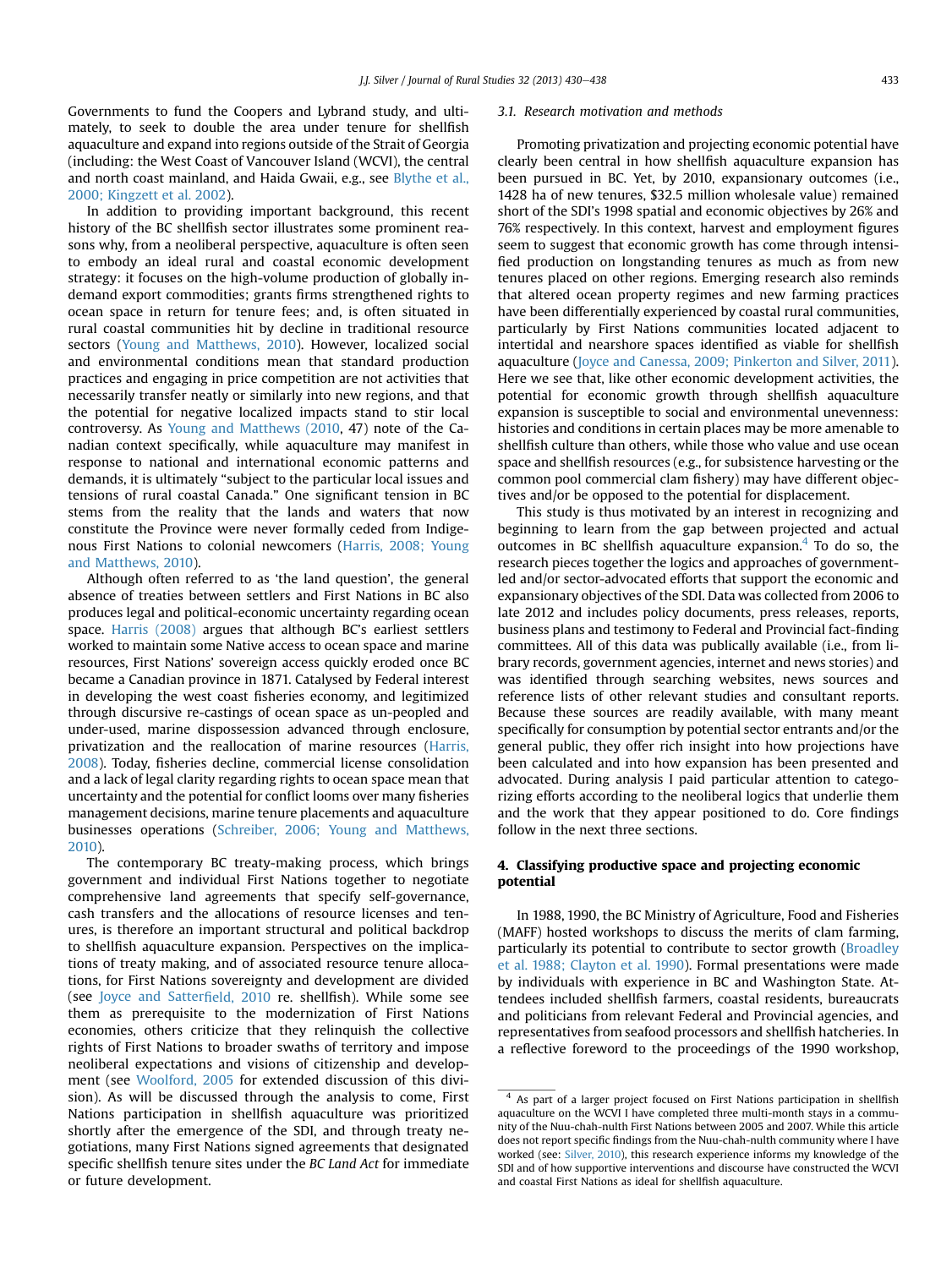then Director of the Aquaculture and Commercial Fisheries Branch of MAFF wrote:

response from the participating parties at the workshop showed that an industry is emerging, and that future progress will largely depend on the development and application of sound farming practices, supported with progressive policies for foreshore use (Anderson in [Clayton et al., 1990,](#page-8-0) i).

Although uncertainties regarding the profitability of clam farming in different regions were raised in the proceedings, many presenters advocated for expansion beyond the Strait of Georgia, sometimes suggesting that placing tenures and developing shellfish farms would constitute a more productive use of ocean space.

In the early 1990s, the MAFF funded a series of shellfish aquaculture capability studies that compiled one-time measurements of salinity, temperature, tidal exposure, intertidal slope and tidal depth from different coastal regions outside of the Strait of Georgia (e.g., [Cross et al. 1995; Cross and Kingzett, 1992, 1993;](#page-8-0) [Kingzett et al. 1995a, b; Axys Environmental Consulting, 1997;](#page-8-0) [Aquamatrix Research Ltd. 1993, 1997; Blyth et al. 2000](#page-8-0)). The resulting reports, including a subset that covered sounds on the WCVI, located possible sites on maps and ranked their potential through an index of biophysical parameters. This allowed the classification of yet undeveloped sites as good, medium, poor, or not advisable for Pacific oysters, Manila clams, and in some cases, scallops. Moreover, in that they located and ranked specific spaces, these reports must also be considered as a significant step in constructing the idea of new growing regions imagined to have high potential for shellfish aquaculture. Fig. 2, found in a Shellfish Culture Capability Appraisal for Clayoquot Sound, provides one illustrative example of how the site classification exercise was presented in reports (usually authored by consultants for the Provincial Government). Readers, presumably government officials and possible sector entrants, are presented empty ocean space with lines identifying sites that had been assessed for their potential (a corresponding table in the document rates the sites for oyster, clam and scallop production).

However, at the time that this image and others like it were released, the actual long-term productivity, logistical feasibility, and therefore, business viability of many of the identified tenure sites actually remained relatively untested. An initial report on the extensive (rather than intensive) sampling methodology employed in the funded studies noted:

[a]lthough the parameters employed in an extensive survey will provide a gross spatial delimitation of areas considered capable of sustaining shellfish culture, they will not necessarily identify specific sites within these relatively large areas where shellfish culture facilities might ideally be located ([Cross, 1993](#page-8-0), 8).

Indeed, a 2003 backgrounder newsletter on shellfish aquaculture warned that prospective farmers would be "well advised to implement an intensive sampling program at the site to provide a more thorough evaluation" of its potential [\(Kingzett Professional](#page-8-0) [Services, 2003](#page-8-0), 8).

The 1022 ha of intertidal space and 6545 ha of nearshore and deep-water ocean space inventoried on the WCVI were also taken as a starting point for the projection made in [Coopers and Lybrand](#page-8-0) [\(1997\)](#page-8-0). Of these 7567 ha, the authors of the study presumed that 2284 would be successfully tenured over the ensuing ten years. To calculate the potential volume of shellfish possible from an expanded sector, it was also assumed production trends on new tenures would be similar to the Strait of Georgia: three-year growouts for submersed oysters and that clam production rates that would continue towards those achieved by the top five per cent of producers in 1995. From these details, an estimated volume was reached and multiplied by anticipated shellfish prices. This calculation suggested that in 2007, clam and oyster production would yield \$46 million and \$53 million respectively ([Coopers and](#page-8-0)



Figure 2. Image provided to readers of a 1993 "Shellfish Culture Capability Appraisal for Clayoquot Sound, Vancouver Island" [\(Aquamatrix Research Ltd. 1993](#page-7-0), p. 39).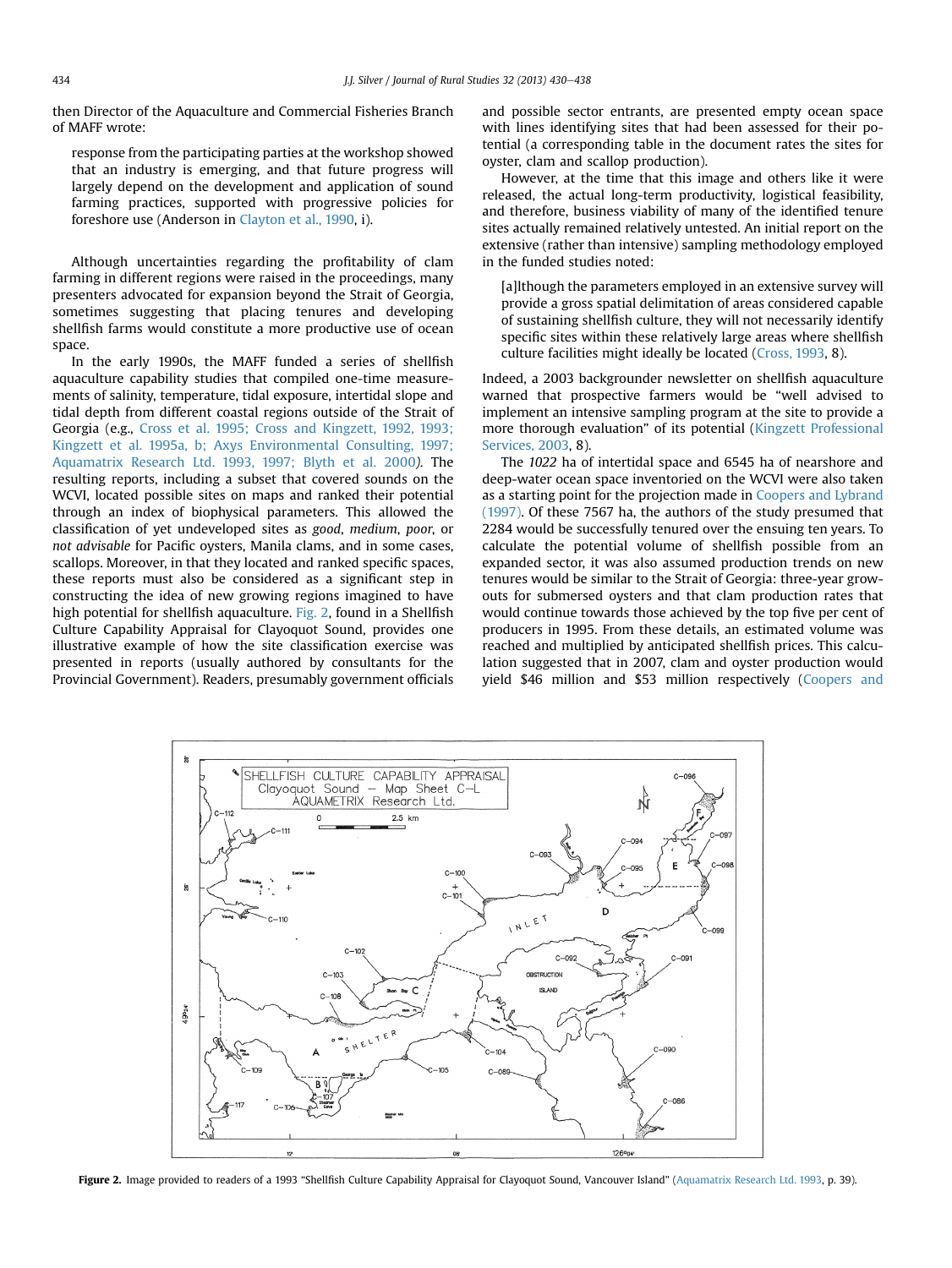Lybrand,  $1997$ ,  $23-24$ ). The report implies that another \$1 million would result from emerging species such as scallops and mussels.

Subsequently, the rationale for tenure expansion in BC became virtually inseparable from the \$100 million projection. For example, in testimony to the Senate Standing Committee on Fisheries, a former Executive Director of the BCSGA stated:

[i]t is an industry with great potential. In 1997, Coopers and Lybrand were contracted to do a study of the economic potential of our industry for Industry Canada ... That study found that the B.C. shellfish farming industry has the potential to become a \$100 million industry over the next 10 years ([Salmon, 2000\)](#page-8-0).

In another instance, a former President of the BCSGA argued that the spatial objectives of the SDI were modest:

the industry has a footprint of about 2000 ha to produce approximately \$12 million of farmed shellfish ... [I]t is a very small part of the 27,000 km of coastline in British Columbia [\(Bowman, 2000\)](#page-8-0).

The allure of the projection is easy to appreciate. However, even as it became unclear whether the \$100 million figure would be reached within the SDI's ten year timeline, an imaginary of coastal regions constituted by space ideal for shellfish aquaculture persisted. While some studies acknowledged that expansion and economic growth would actually depend on coastal entrepreneurs successfully adopting specific farming practices and continuously producing marketable product (e.g., [Doyle 2002](#page-8-0); [Kingzett Professional Services, 2003\)](#page-8-0), logistical and productivity differentials within and across regions have not received adequate attention. One notable exception is a 2004 report that concluded: "[a] major deficiency of BC finfish and shellfish aquaculture sectors is the lack of a current, credible analysis of economic costs and benefits, particularly to coastal communities and First Nations" ([GS Gislason and Associates Ltd.](#page-8-0) [2004](#page-8-0), 137).

# 5. Identifying beneficiaries and enrolling First Nations entrepreneurs

Recognizing the longstanding cultural significance and nutritional and economic contributions of shellfish in many BC First Nations communities (e.g., see [Pinkerton and John, 2008\)](#page-8-0), government agents and sector advocates began to advance the idea that these coastal peoples were uniquely positioned to benefit from shellfish aquaculture. In 2002, for example, a Federal Department of Indian and Northern Affairs report entitled Cultivating Opportunity: A Management Strategy to Expand First Nations' Participation in BC's Shellfish Aquaculture Industry, identified First Nations as "specific target groups to benefit from the (shellfish development) initiative" [\(Doyle, 2002,](#page-8-0) 6, brackets mine). Doyle argued that special efforts to encourage First Nations participation made smart social policy sense because "(s)hellfish development offers so many compatibilities and advantages for Aboriginal communities" (7). The identified synergies include: traditional use of shellfish; potential for local employment; compatibility with Aboriginal lifestyles and environmental values; opportunity for the reinvestment of returns; and, potential for future vertical integration [\(Doyle,](#page-8-0)  $2002, 7-10$  $2002, 7-10$ ).

It is, however, interesting to note that the earliest records assessed during this research do not suggest that the objective of First Nations participation has always been so central. For example, the proceedings of the 1988 and 1990 governmenthosted clam workshops list only one presentation by a member

of a Washington State Tribe, and just a handful of BC First Nations attendees. References by non-First Nations presenters to the subsistence and commercial significance of wild-growing shellfish to First Nations were made, but usually in terms of the restrictions they implied for siting new tenures in the future. It seems that encouraging First Nations participation ascended as a priority after the SDI had been initiated. In 2003, a new shellfish unit in the Provincial Crown Corporation 'Land and Water British Columbia Incorporated' (LWBC) described its approach to tenure regulation and allocation:

[o]pportunities are being opened along the coast through consultation processes that identify acceptable areas, a development rate, and appropriate criteria for tenure approval. The government is at the same time assisting First Nations to identify the best sites for their own shellfish farms, and to develop business plans. This new approach is achieving two goals: expansion of the industry in manner compatible with important First Nations values and community interests; and the establishment of businesses owned and operated by First Nations near their own communities (from advertisement placed in [Kingzett Professional Services, 2003,](#page-8-0) 10.)

Many First Nations with shellfish tenures today obtained them through Memoranda of Understanding (MoU) reached with the Provincial government, often in conjunction with on-going landclaims negotiations. Like most shellfish tenure agreements, they enclose specific spaces within a First Nations' traditional territory and designate them for development into an aquaculture business; they also generally require the First Nation to pay annual lease fees and to work to maintain a particular level of productivity on those sites. In these agreements, we see how aquaculture expansion works through privatizing ocean space and disciplining entrepreneurial coastal subjects.

It is difficult to discern precisely how many hectares have been tenured by First Nations individuals or communities for shellfish production at this point. However, [Doyle \(2002\)](#page-8-0) suggested that over twenty First Nations were in various stages of tenure negotiation, while [Salmon \(2006](#page-8-0), 5) estimated that "of the 104 new tenures issued since 1998, most have gone to First Nations". Moreover, it is unclear how small shellfish businesses in regions outside of the Strait of Georgia will fare over the coming years and decades; for example, 72% ( $n = 56$ ) of individuals involved in the sector interviewed by [Joyce and Satter](#page-8-0)field (2010) stated that "aquaculture production did not currently have significant economic advantages over wild fisheries for small-scale producers in coastal communities" (p. 114). Emerging studies on First Nations' experiences to date suggests that several with business operations, particularly those in more remote regions of the province, have struggled to consistently produce marketable product ([Joyce and](#page-8-0) Satterfi[eld, 2010; Pinkerton and Silver, 2011](#page-8-0)).

However, discourse has consistently suggested shellfish farming to be amenable with a 'traditional' First Nations past and a (presumed) entrepreneurial future. Comments made on two separate occasions by a former Executive Director of the BCSGA provide a sense of the logic and language commonly employed (also see: [Doyle, 2002; Salmon and Kingzett, 2002; Hiemstra, 2004; Salmon,](#page-8-0) [2006\)](#page-8-0). In 1996 testimony to the Federal Senate Standing Committee on Natural Resources she stated:

[s]hellfish farming presents a unique opportunity for First Nations to develop sustainable businesses in rural coastal communities. Some of the most productive beaches suitable for culture on the coast are fronting native reserve lands. Therefore, the involvement of First Nations in shellfish aquaculture is a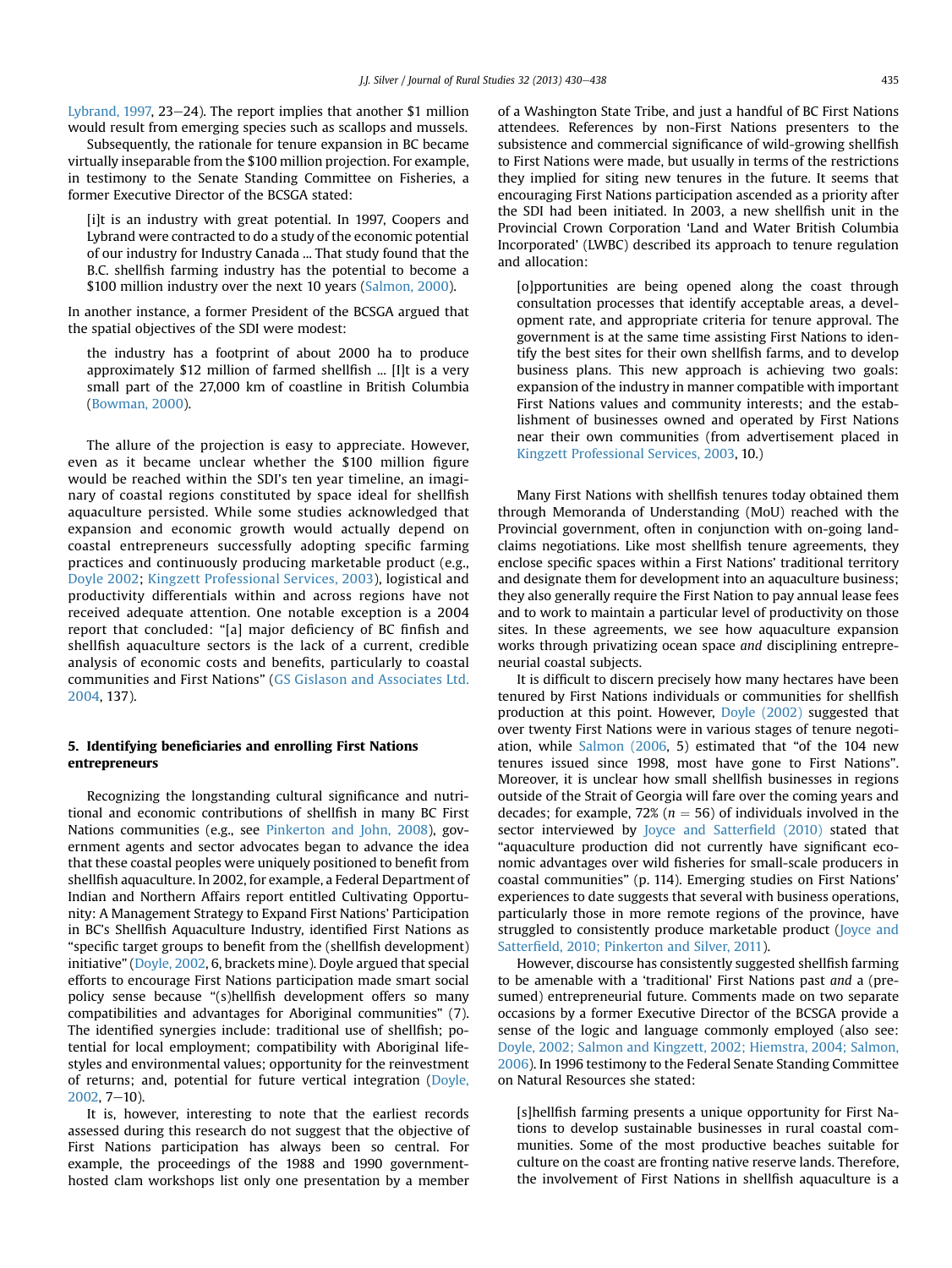natural one ... First Nations already have many of the skills required for shellfish culture.

Just prior to the initiation of the SDI, the rationale here is based principally on local environmental conditions and assumed socioeconomic attributes. However, in dialogue with a senator during testimony to the Standing Committee on Fisheries four years later, the case was made in a slightly different way:

Senator Perrault: Members of the committee have been told by an official of DFO that the First Nations have very mixed feelings about aquaculture. Some First Nations are participating in the expansion of shellfish farming, which was mentioned very briefly during the presentation. Are First Nations generally more supportive of shellfish aquaculture than of salmon aquaculture?

Salmon: Yes. I think that they view shellfish farming as closer to the kind of activities in which they have traditionally been involved. There is increased interest from bands in getting involved in aquaculture.

Senator Perrault: They are good fisher people, are they not?

Salmon: Yes. I think that if there is a problem, it is that the mind-set needs to be shifted from fishing to farming. While they are interested, there is a learning curve in understanding what farming is, what it involves and how to go about it. Certainly, they are good fishermen and they do have an interest in the whole area of shellfish production. There is a mind-shift required [\(Salmon, 2000](#page-8-0)).

In this exchange, amenability is still inferred (again, based on inferences regarding traditional practice), but mixed experiences by entrant First Nations are suggested as evidence that greater attention must be paid to encouraging and facilitating a 'mind shift' from fishing to farming. As we will see next, transferring business management skills and training in specific shellfish farming practices to new sector entrants, as well as improving broader public perceptions of shellfish aquaculture, are activities that have been formally institutionalized through the creation of a specialized shellfish unit within Vancouver Island University.

# 6. Generating supportive knowledge, practice and public relations

Assisted by at least \$19.24 million in funding from various Provincial and Federal Government Agencies, a shellfish research and teaching unit of Vancouver Island University (VIU) called the Centre for Shellfish Research (CSR) now exists.<sup>5</sup> Initial planning and construction began in 2001, and in 2004, the CSR opened with the stated objective to: "examine the science, technology and government policies needed to support and sustain B.C.'s diversifying shellfish aquaculture industry" [\(Malaspina University-College,](#page-8-0)  $2004$ <sup>6</sup>. Today, the centre trains VIU students enrolled in certificate, undergraduate and graduate programs, and houses research in shellfish health and husbandry, socio-economics, and ecological interactions.

The development of focused First Nations curricula has also been an important area of work for the CSR. In 2002, MAFF funded a three year project to develop programming specifically for First Nations communities, and in 2004, the First Nations Shellfish Aquaculture Training Program was initiated ([Hiemstra, 2004\)](#page-8-0). Courses in this program included: beach management; husbandry; and business management. To extend its reach to more remote communities, a program delivery partnership between the CSR, the Northwest Community College, and North Island College was initiated ([CSR,](#page-8-0) [2005](#page-8-0)). Programming and advertising continues to evolve, perhaps in ways that also reflect challenges experienced by some First Nations. For example, recent promotional information stated:

[w]e know you're excited about getting into shellfish aquacul $ture - and the CSR wants to encourage and support your efforts.$ However, we've learned the hard way that planning is critical to the success of any start-up operation. Starting and operating a successful shellfish aquaculture business takes time, money and  $commitment$  – much more is involved beyond obtaining a tenure and training a few individuals [\(CSR, 2012a\)](#page-8-0).

In ways similar to Salmon's latter statement to the Standing Committee on Fisheries suggesting a First Nations learning curve about what farming is (and is not), this statement implies that a profitable shellfish business requires knowledge and practices different from past shellfish harvests and/or management activities.

In 2011, construction of a field research station on the shores of Baynes Sound was completed. The station's website described its role as follows:

field stations have played a transformative role in the "green revolution" of modern agriculture because they bring together industry, academic researchers and government  $\ldots$  [W]e at the Vancouver Island University Centre for Shellfish Research are attempting to duplicate this successful model  $-$  but for shellfish farming [\(CSR, 2012b\)](#page-8-0).

Another report suggested that by hosting culinary programs and public events, the field station would help to "enhance public support for shellfish aquaculture" and contribute to "the integration of shellfish aquaculture into the fabric of coastal society" ([Tillapaugh, 2007,](#page-8-0) 3). Through research, training and public outreach, the CSR appears poised to prioritize and mobilize technical knowledge and to facilitate greater public support for the sector. The teaching, research and public engagement mandate of the Centre for Shellfish Research can be read as another example of how government support outside of the explicit spatial and economic mandate of the SDI works to discipline entrepreneurial subjects (as in [Li, 2007](#page-8-0)).

# 7. Discussion

By detailing government-led and -funded efforts made in support of the widely publicized spatial and economic objectives of the 1998 BC Shellfish Development Initiative, this article sheds light on the recent history of the shellfish aquaculture sector, illustrates complexity in quantifying capitalist possibility across ocean space and coastal regions, and provides a more nuanced understanding of the dynamics of aquaculture as a coastal economic development strategy. While attending to enclosure and privatization (indeed, a large thrust to date of scholarship on the relationship between oceans and neoliberal capitalism), the analysis also sought to explore how narrowed objectives, spatial imaginaries and individual subjectivities were prioritized and reproduced through discourse and government activity. This work corroborates with Phillip [Steinberg \(2008\)](#page-8-0) who suggests that attending to oceans as dynamic spaces caught up in structural and discursive capitalist transformation can be revealing of "the cultural and political environment within which certain interventions are deemed desirable" (2008, 2088).

<sup>5</sup> The \$19.24 million figure is compiled from [Tillapaugh \(2007\)](#page-8-0) and funding press releases collected by the author.

<sup>6</sup> Before a change in designation in September 2008, Vancouver Island University was known as Malaspina University-College. It is located in Nanaimo, a city on southeastern Vancouver Island.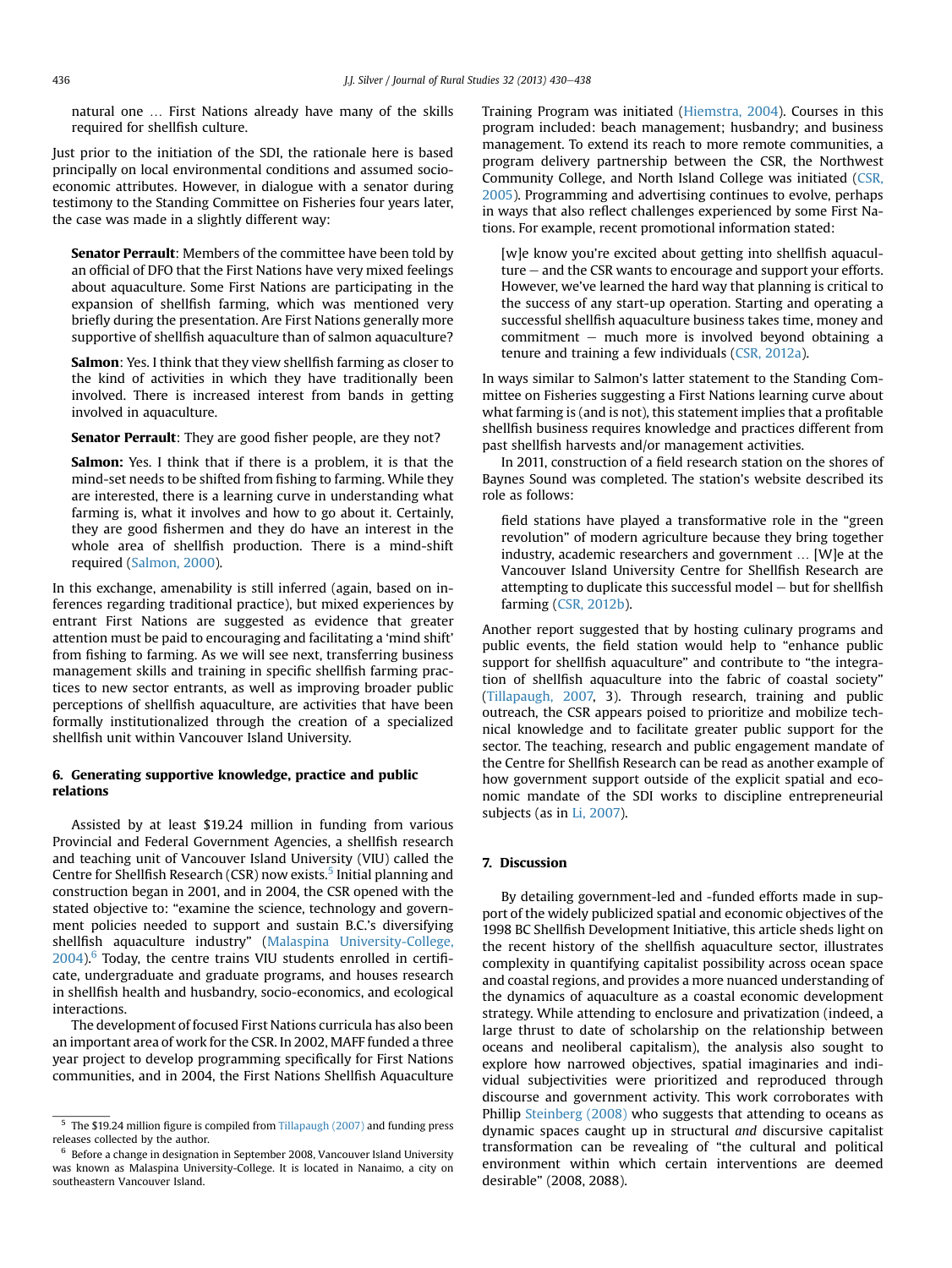<span id="page-7-0"></span>Specifically, section three demonstrates how a particular history of relations amongst farmers, introduced shellfish species, growing techniques and state property regulators allowed for productivity increases on existing shellfish tenures in the Strait of Georgia during the early 1990s. In the context of decline in other resource sectors and growing international seafood demand, interest in and hopes for aquaculture as an economic development strategy in BC grew ([Young and Matthews, 2010\)](#page-8-0). Sections four through six explore government-led and government-funded efforts undertaken in support of the SDI's objective to double the area of ocean space under tenure for shellfish aquaculture and encourage similar practices and production rates in 'new shellfish growing regions'. Two central findings warrant reflection here: that the highly publicized spatial-economic mandate of the SDI (i.e., to achieve a \$100 million sector through tenure expansion) has been supported by a variety of government funding, research and programming; and, that the projection, funding, research and programming work together to discipline coastal spaces and subjects according to neoliberal logics.

First, government support has done a great deal to create the possibility for shellfish aquaculture expansion in BC. With roots in funded workshops, exploratory studies, databases, maps, and finally, [Coopers and Lybrand \(1997\)](#page-8-0), the SDI popularized the potential for a \$100 million shellfish aquaculture sector and advanced the idea that expanding tenures and particular production practices outside of the Strait of Georgia was necessary to achieve it. Prioritizing First Nations participation facilitated the placement of marine tenures in remote coastal areas, often within or adjacent to significant traditional territory. These findings present an interesting counter-balance to criticisms from sector advocates and some shellfish farmers who suggest that "a lack of government support and vision for the industry" holds it back ([Salmon, 2006;](#page-8-0) also see: [Salmon and Kingzett, 2002](#page-8-0)). While this genre of claim undoubtedly reflects the experiences and frustrations of at least some sector participants with regulations and bureaucratic oversight, postulating government as the barrier to realizing the full economic benefits of shellfish aquaculture in BC un-reflexively accepts the validity of the \$100 million projection as well as the idea that coastal communities ought to support and/or participate in shellfish aquaculture. More realistically, and as suggested by the fact that the overall increase in wholesale value has lagged behind the overall increase in ocean space under tenure for shellfish aquaculture (i.e., 26% increase vs. 76% increase respectively), the acceptability and viability of shellfish aquaculture tenures and farming practices in a particular place actually rests on a range of relationships, preferences, and socio-cultural and ecological conditions that may or may not preclude the adoption of standard industry practices.

Second, arguments for aquaculture expansion are clearly grounded in neoliberal logics and assumptions about ocean space and coastal communities, and in turn, these have informed approaches taken in effort to realize the spatial and economic objectives set out by the SDI. Based on the findings of one-time assessments on the WCVI, the Coopers and Lybrand projection implied that farming practices employed in the Strait of Georgia would be readily adopted elsewhere and that production on new tenures would quickly grow. The \$100 million figure was then employed to support inferences that the employment and income benefits of privatizing ocean space would help to ease local concerns regarding changes in access. Assertions of the opportunity that shellfish aquaculture offers coastal First Nations specifically frame economic development largely in entrepreneurial terms. Rather than taken as an opportunity to consider alternative activities or shellfish cultivation models, challenges faced by small-scale producers in remote communities are used as evidence to suggest the need for further focused aquaculture education programming, capacity building and infrastructural support.

Given BC's conflicted colonial history, and the legal and political uncertainty that surrounds decisions regarding ocean space today, the identification and pursuit of First Nations as key beneficiaries of sector expansion is particularly significant. When designated through MoU negotiations, new aquaculture tenures stand to be institutionalized in treaties meant to 'reconcile' settler and First nations interests in that space once and for all. However, once legally enshrined, tenures impose new development pressures and economic imperatives, relationships and identity politics to be navigated by First Nations persons and communities (also see: [Pinkerton](#page-8-0) [and Silver, 2011](#page-8-0)). This perspective raises questions about the potential for tenures to be reverted back to common space if First Nations tenure holders chose to exit from the sector exist [\(Joyce and](#page-8-0) Satterfi[eld, 2010](#page-8-0)), and therefore, about the limits that marine privatization place on Indigenous sovereignty in ocean space.

#### 8. Conclusion

Through exploring the case of expansionary efforts in BC, this article provides important perspective at a time when aquaculture is being widely invoked for its potential to bring about economic development in coastal and rural places ([Belton and Little, 2011;](#page-8-0) [Time Magazine, 2011\)](#page-8-0). In the simplest sense, farming the ocean may present new employment opportunities, increase overall seafood production, and perhaps, shift market demand away from certain capture fisheries in certain places. However, the long-term acceptability and viability of a single aquaculture operation or an entire sector also necessitates that specific relationships and processes hold over space and through time: permitted species must grow well under localized conditions; farmers must employ new techniques, and in turn, will be more likely incentivized to achieve economies of scale; citizens must accept reduced access to tracts of ocean space; and, new supportive institutions must be funded and built.

As the findings have shown, efforts to achieve and maintain these conditions must be focused and coordinated, and thus, very specific types of property regulations, development interventions and individual subjectivities stand to be idealized. It is important to recognize that some actors and communities are better positioned, by virtue of local environmental, economic and political conditions, to operate economically profitable aquaculture businesses ([Young](#page-8-0) [and Matthews, 2010\)](#page-8-0). Others still may recognize and take issue with the changes that aquaculture development implies. Therefore, rather than an uncomplicated or apolitical fix to social and environmental problems, it seems more appropriate that politicians, non-governmental organizations and the public assess aquaculture for the conditions that material success hinges upon, recognizing in particular the advantage created for individuals and communities already poised to align with new property arrangements, funding opportunities and discourses that re-define what ideal and productive human–ocean relationships should look like. Had this been the case in BC, initial projections might have been more modest, and in turn, government intervention more prepared to address coastal regions and communities as the environmentally and socioculturally heterogeneous entities that they are.

#### References

- [Aquamatrix Research Ltd, Axys Environmental Consulting Ltd, 1993. Shell](http://refhub.elsevier.com/S0743-0167(13)00074-0/sref2)fish Cul[ture Capability Appraisal for Clayoquot Sound, Vancouver Island. For Ministry of](http://refhub.elsevier.com/S0743-0167(13)00074-0/sref2) [Agriculture, Fisheries & Food, Victoria.](http://refhub.elsevier.com/S0743-0167(13)00074-0/sref2)
- [Aquamatrix Research Ltd, Axys Environmental Consulting Ltd, 1997. Shell](http://refhub.elsevier.com/S0743-0167(13)00074-0/sref3)fish Cul[ture Capability Appraisal for the Broughton Archipelago Study Region. For](http://refhub.elsevier.com/S0743-0167(13)00074-0/sref3) [Ministry of Agriculture, Fisheries & Food, Victoria](http://refhub.elsevier.com/S0743-0167(13)00074-0/sref3).